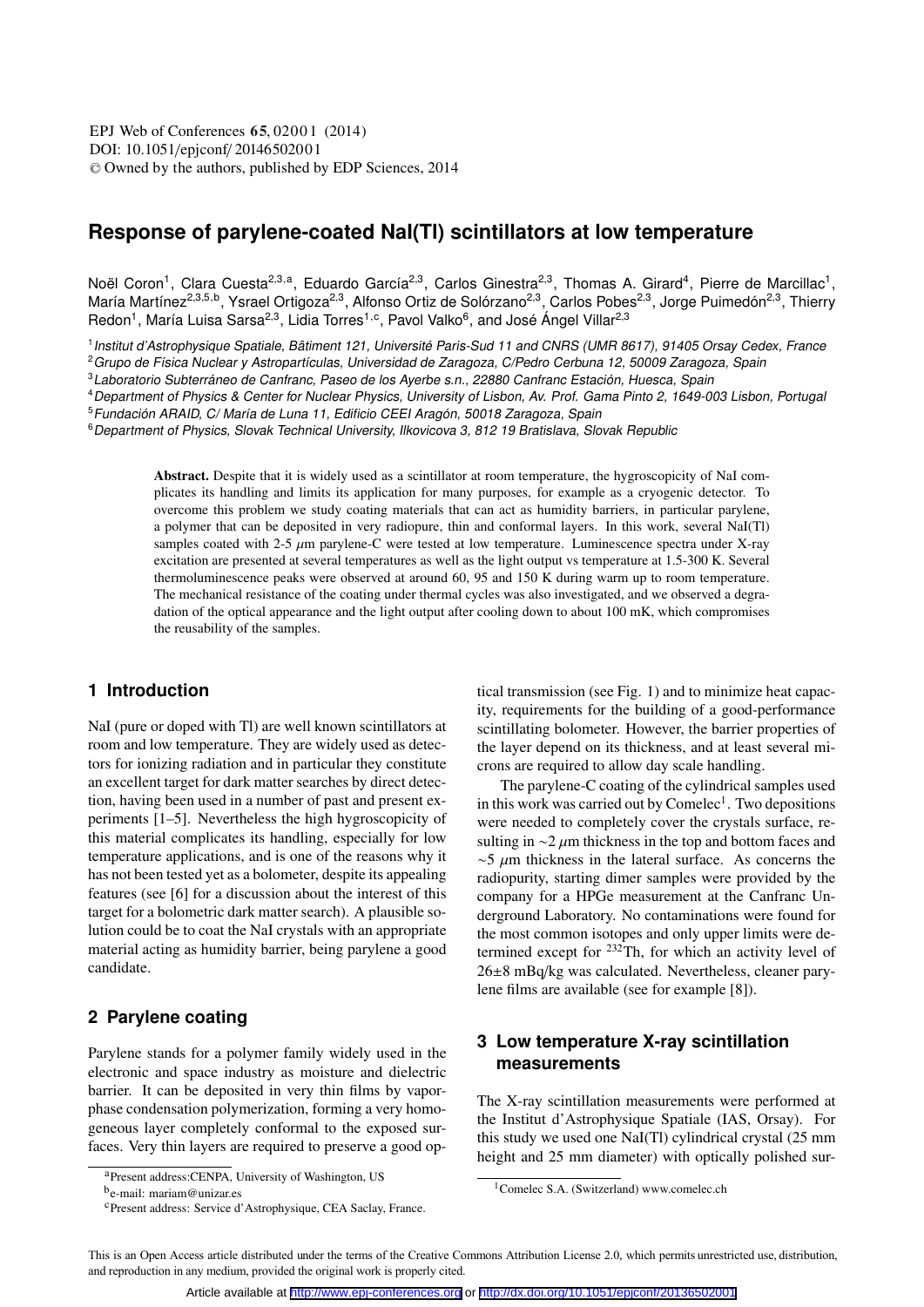

Figure 1. Transmittance (in %) of parylene C films of several thicknesses. Values deduced from [7].

faces provided by DetectEurope<sup>2</sup> and coated with parylene as described in section 2. For the excitation we used a Xray BULLET<sup>®</sup> 40 kV source. The sample was mounted in an silver-coated reflecting cavity installed inside a <sup>4</sup>He cryostat, and an Avantes optical fiber transmitted the light to the optical detector. More experimental details can be found in [6].

#### **3.1 Light yield vs temperature**

As light detector we used a Si photodiode HAMAMATSU S1336-18BQ, whose detection range spans from 190 to 1100 nm. The cooling stage was quite fast (around 20 minutes from 300 K to 77 K and 6 minutes from 77 K to 4 K), while the light output dependence with temperature was measured during two warming cycles (from 4 K to 200 K and from 1.5 K to 77 K). Figure 2 shows the results (solid curve), while the open circles represent some points taken during the cooling stage, in good agreement with the warming stage data. The maximum emission was found at around 125 K, followed by a noticeable light decrease below 70 K and a further increment of light below 30 K. The general behaviour is similar to that found by Sailer et al. in [9] for a non-coated sample under  $\alpha$  excitation, although the relative intensities and temperatures of the maxima and minima of light emission differ.

#### **3.2 Spectral response**

At three stable temperatures (77, 4 and 1.5 K) the spectral emission intensity was measured with an Avantes fiber spectrometer (detector Sony 2048-DUV, diffraction grating VA, 300 lines/mm, detection range: 250-1100 nm). It was necessary to correct experimental data both by the detection efficiency and the cavity transmission dependence with wavelength. The first one was calculated experimentally as the ratio of the known spectra of two commercial sources to the measured ones. The result compares well with the manufacturer specifications<sup>3</sup> (see Fig. 3), the biggest differences being below 450 nm, where fiber effects are important. The second one was estimated by



Figure 2. Emission intensity vs temperature of a parylene-coated NaI(Tl) sample under X-ray excitation normalized to the light output measured at 300 K. The solid line represents the integral measurement performed with a Si photodiode during warming up to room temperature, while single points were acquired during the cooling stage (open circles).



Figure 3. Solid line: detector response function measured for a Sony 2048-DUV (diffraction grating VA, 300 lines/mm) and 3 m Avantes FC-UV 1000 optical fiber. Dotted line: expected sensitivity from Avantes manual. Both curves have been normalized to 1 at the wavelength corresponding to the maximum.

Monte Carlo simulation using Geant4 [10]. The wavelength dependence of parylene transmission and silver reflectivity were taken from [7] and [11] respectively. The transmission efficiency was estimated by following a large number of optical photons and counting those arriving to the optical fiber with the correct angle for transmission (see Fig. 4). A comparison with a simple analytical calculation is also shown in the figure. The calculation follows the approach sketched in [12], but including an absorption factor in the crystal  $(\eta)$ , resulting in the following expression for the cavity transmission efficiency:

$$
\epsilon_c(\lambda) = \eta x + \frac{R\eta\varphi}{1 - R\eta(1 - \varphi)}\eta(1 - x) \tag{1}
$$

where  $x$  is the fraction of direct light into the fiber,  $R$  is the Ag reflectivity and  $\varphi$  is the probability for a photon of reaching the fiber with the correct angle for transmission. Figures 5 and 6 show the measured spectra at the three stable temperatures before and after applying detec-

<sup>2</sup>Detect-Europe, allée de Kerpayen, 56000 Vannes, France <sup>3</sup>www.avantes.com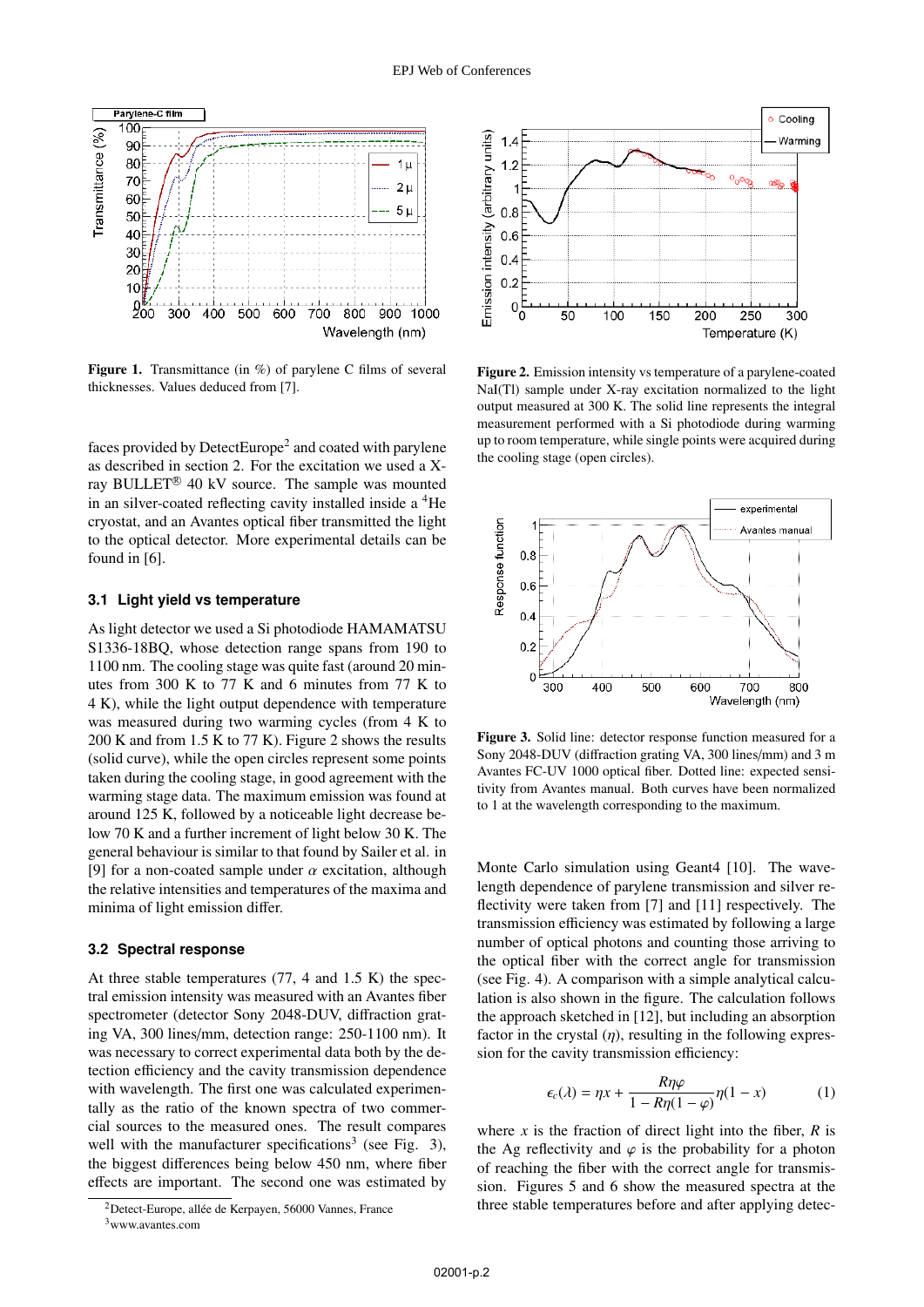

Figure 4. Solid line: cavity transmission efficiency estimated from Geant4 MC simulation. The shadowed area represents the systematic error introduced by a variation of  $\pm 1$   $\mu$ m in the parylene thickness. Dashed line: analytical calculation of the transmission efficiency (see text for details).



Figure 5. Luminescence spectra of a parylene-coated NaI(Tl) sample at 77, 4 and 1.5 K before applying cavity and detector corrections.

tor and cavity corrections. The effect of systematic errors in the detector and cavity correction, represented by the shadowed area in Fig. 6, is important only below 350 nm. As expected, at 77 K the main emission band is around 440 nm, but a weak emission at 325 nm was also observed at this temperature whose intensity increased steadily while lowering the temperature till becoming the dominant component at 4 K, although the relative intensity between 325 and 440 nm components is strongly affected by systematics previously explained. The spectra of Fig. 6 clearly points out a correlation between the decrease of the light yield below 70 K and the increase below 30 K with the respective decrease and increase of the 440 and 325 nm components. It is worth noting that in the measured spectrum we cannot disentangle the contribution of the parylene itself, whose luminescence could be excited by the UV NaI emission [13].

## **4 Thermoluminescence**

The same experimental setup was used for a thermoluminescence measurement by programming the X-ray source



Figure 6. Luminescence spectra of a parylene-coated NaI(Tl) sample at 77, 4 and 1.5 K after applying cavity and detector corrections. Shadowed area represents systematic errors in the corrections (only noticeable below 350 nm).



Figure 7. Light output vs temperature of a parylene-coated NaI(Tl) sample recorded during the OFF position of the X-ray tube, at warming. Three thermoluminescence peaks (60, 95 and 150 K) are observed. In the inset, luminescence spectra corresponding to the main thermoluminescence peak measured at regular time intervals at warming after an initial irradiation at 77 K.

to produce 2 minutes bursts. The light output registered with the Si diode when the source was OFF is displayed in Fig. 7, showing a clear thermoluminescence peak at 95 K and two smaller ones at 60 and 150 K. The emission spectrum of the main peak was also acquired (Fig. 7 inset). Despite the very weak emission, that forced us to use very long integration times and resulted in rather noisy spectra, a clear line centered at 450 nm is observed.

#### **5 Response after thermal cycles**

A study of the mechanical resistance and the optical quality after thermal cycles was performed at the University of Zaragoza with two parylene-coated NaI samples (a pure and a thallium-doped one) of the same shape, dimensions and parylene coating thicknesses than the one described in section 3. The light output of the crystals was measured before and after the thermal cycle using a photomultiplier (HAMAMATSU R6233, spectral range: 200- 650 nm). The samples were wrapped with Teflon® and in-